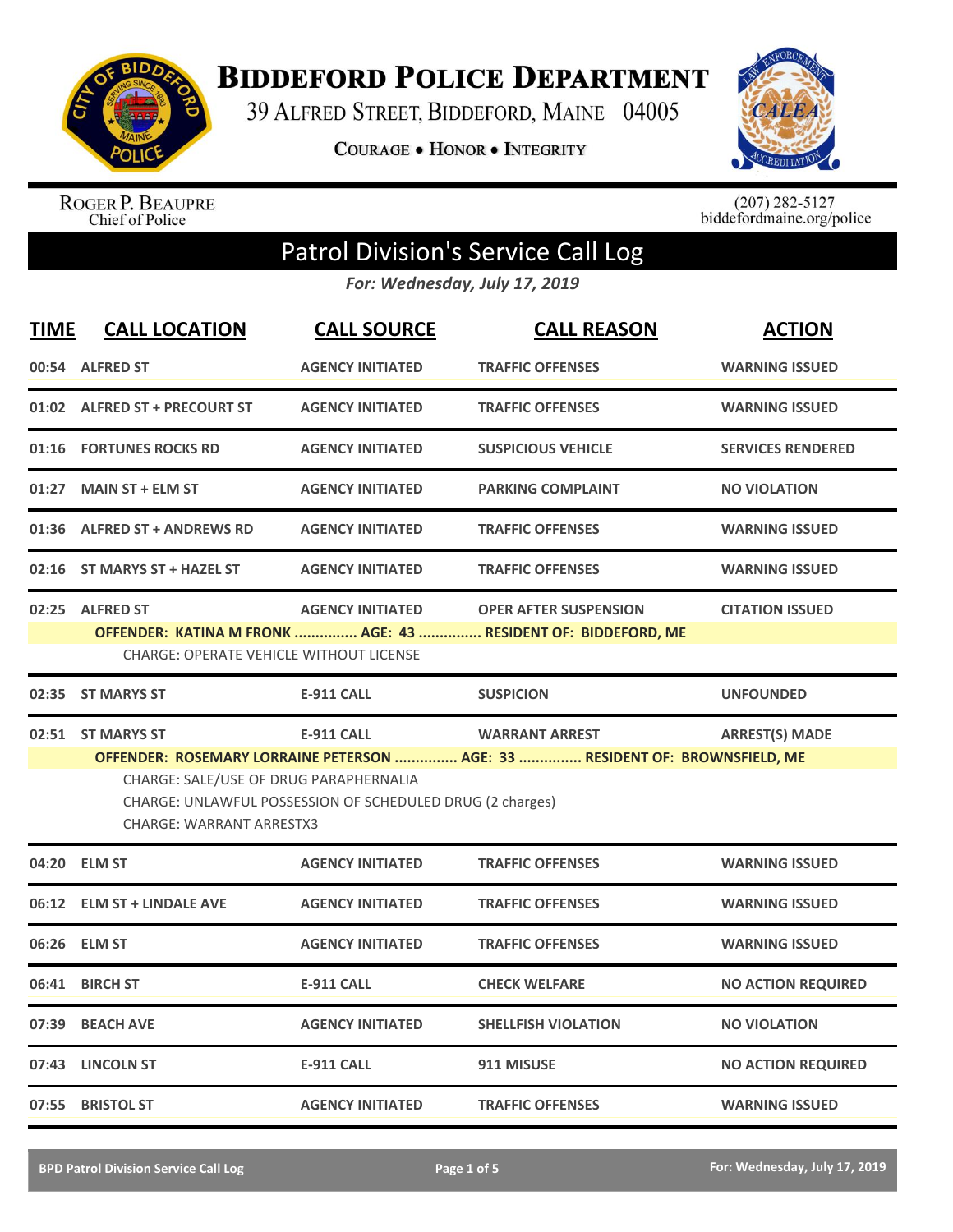| <b>TIME</b> | <b>CALL LOCATION</b>                    | <b>CALL SOURCE</b>        | <b>CALL REASON</b>                                                                                 | <b>ACTION</b>            |
|-------------|-----------------------------------------|---------------------------|----------------------------------------------------------------------------------------------------|--------------------------|
| 08:03       | <b>MEDICAL CENTER DR</b>                | <b>AGENCY INITIATED</b>   | <b>PAPERWORK</b>                                                                                   | <b>PAPERWORK SERVED</b>  |
|             | 08:07 POOL ST                           | <b>AGENCY INITIATED</b>   | <b>TRAFFIC OFFENSES</b>                                                                            | <b>WARNING ISSUED</b>    |
|             | 08:26 POOL ST                           | <b>AGENCY INITIATED</b>   | <b>TRAFFIC OFFENSES</b>                                                                            | <b>VSAC ISSUED</b>       |
|             | 08:27 FREEMAN ST                        | <b>NON-EMERGENCY CALL</b> | ATTEMPTED/THREATENED SUICIDE TRANSPORT TO HOSPITAL                                                 |                          |
|             | 08:37 POOL ST                           | <b>AGENCY INITIATED</b>   | <b>TRAFFIC OFFENSES</b>                                                                            | <b>WARNING ISSUED</b>    |
|             | 08:43 WEST ST + SOUTHGATE AVE           | <b>AGENCY INITIATED</b>   | <b>TRAFFIC OFFENSES</b>                                                                            | <b>WARNING ISSUED</b>    |
|             | 08:45 POOL ST                           | <b>AGENCY INITIATED</b>   | <b>TRAFFIC OFFENSES</b>                                                                            | <b>WARNING ISSUED</b>    |
| 08:47       | <b>MAIN ST</b>                          | <b>NON-EMERGENCY CALL</b> | <b>ARTICLES LOST/FOUND</b>                                                                         | <b>SERVICES RENDERED</b> |
| 09:02       | <b>MAIN ST + WATER ST</b>               | <b>RADIO</b>              | <b>CHECK WELFARE</b>                                                                               | <b>SERVICES RENDERED</b> |
|             | 09:05 GUINEA RD                         | <b>AGENCY INITIATED</b>   | <b>ANIMAL COMPLAINT</b>                                                                            | <b>SERVICES RENDERED</b> |
|             | 09:08 WEST ST                           | <b>AGENCY INITIATED</b>   | <b>TRAFFIC OFFENSES</b>                                                                            | <b>WARNING ISSUED</b>    |
|             | 09:08 YORK ST<br>CHARGE: WARRANT ARREST | <b>NON-EMERGENCY CALL</b> | <b>WARRANT ARREST</b><br>OFFENDER: MICHELLE L MENDOZA  AGE: 39  RESIDENT OF: OLD ORCHARD BEACH, ME | <b>ARREST(S) MADE</b>    |
| 09:09       | <b>GRAHAM ST</b>                        | <b>E-911 CALL</b>         | 911 MISUSE                                                                                         | <b>SERVICES RENDERED</b> |
| 09:10       | <b>BOULDER WAY</b>                      | <b>E-911 CALL</b>         | <b>DOMESTIC COMPLAINTS</b>                                                                         | <b>SERVICES RENDERED</b> |
|             | 09:12 POOL ST + NOREASTER WAY           | <b>AGENCY INITIATED</b>   | <b>TRAFFIC OFFENSES</b>                                                                            | <b>VSAC ISSUED</b>       |
|             | 09:15 YATES ST                          | <b>NON-EMERGENCY CALL</b> | <b>SUSPICION</b>                                                                                   | <b>SERVICES RENDERED</b> |
|             | 09:33 MAY ST                            | <b>AGENCY INITIATED</b>   | <b>PRISONER PROCESS</b>                                                                            | <b>ARREST(S) MADE</b>    |
|             | 09:34 HILLS BEACH RD                    | <b>WALK-IN AT STATION</b> | <b>ANIMAL COMPLAINT</b>                                                                            | <b>SERVICES RENDERED</b> |
|             | 09:42 POOL ST + BLANDINGS WAY           | <b>NON-EMERGENCY CALL</b> | <b>ANIMAL COMPLAINT</b>                                                                            | <b>SERVICES RENDERED</b> |
|             | 09:47 CLEAVES ST                        | <b>WALK-IN AT STATION</b> | <b>HARASSMENT</b>                                                                                  | <b>UNFOUNDED</b>         |
|             | 09:51 FORTUNES ROCKS RD                 | <b>NON-EMERGENCY CALL</b> | <b>ANIMAL COMPLAINT</b>                                                                            | <b>WARNING ISSUED</b>    |
|             | 09:58 MAY ST                            | <b>AGENCY INITIATED</b>   | <b>TRAFFIC OFFENSES</b>                                                                            | <b>VSAC ISSUED</b>       |
|             | 10:05 ALFRED ST                         | <b>NON-EMERGENCY CALL</b> | <b>PAPERWORK</b>                                                                                   | <b>SERVICES RENDERED</b> |
|             | 10:05 CUTTS ST                          | <b>NON-EMERGENCY CALL</b> | <b>SAFETY HAZARD</b>                                                                               | <b>REMOVED HAZARD</b>    |
|             | <b>10:19 RIVER RD</b>                   | <b>AGENCY INITIATED</b>   | <b>TRAFFIC OFFENSES</b>                                                                            | <b>WARNING ISSUED</b>    |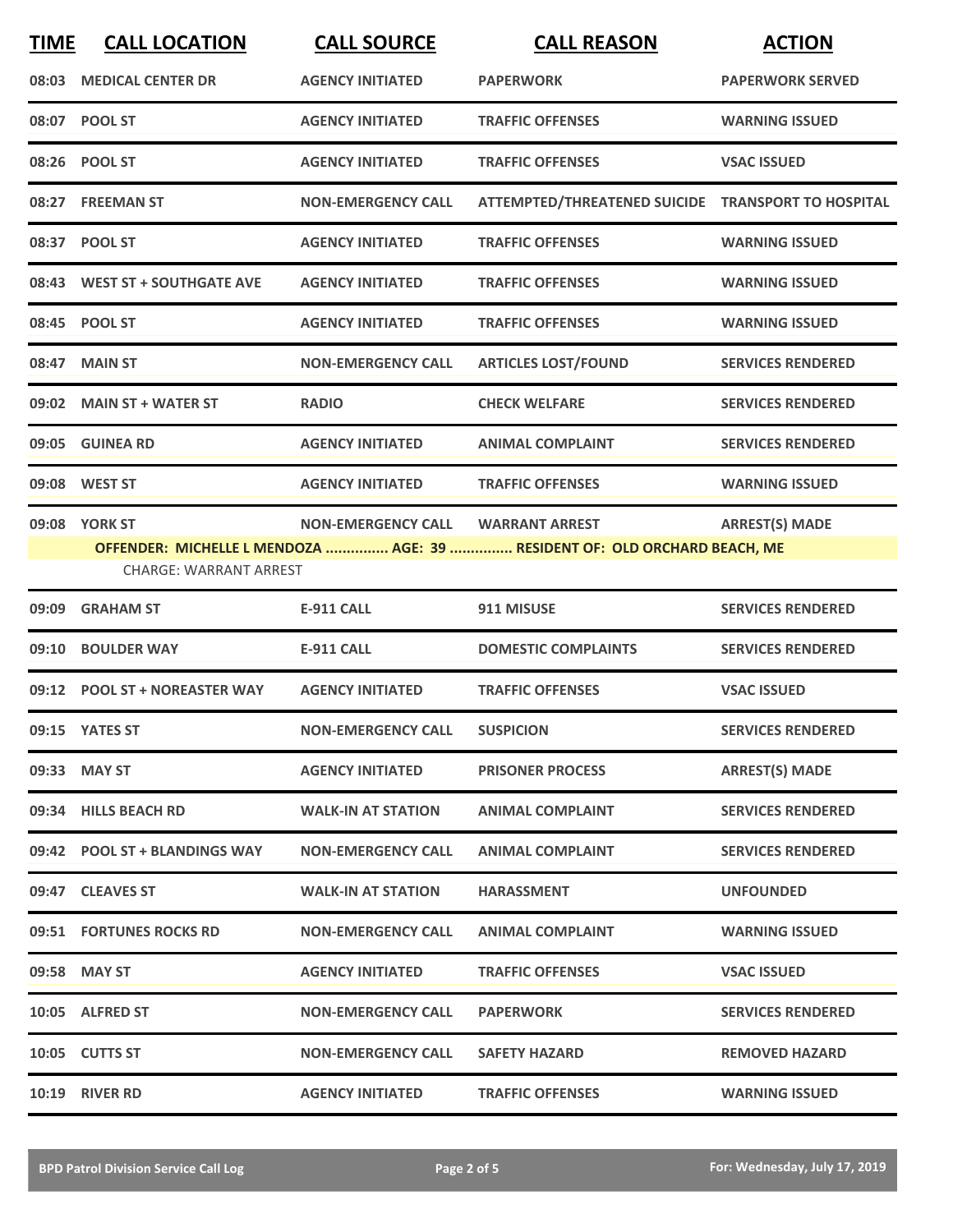| <b>TIME</b> | <b>CALL LOCATION</b>          | <b>CALL SOURCE</b>        | <b>CALL REASON</b>                 | <b>ACTION</b>                |
|-------------|-------------------------------|---------------------------|------------------------------------|------------------------------|
|             | 10:25 WEST ST + GRANITE ST    | <b>AGENCY INITIATED</b>   | <b>TRAFFIC OFFENSES</b>            | <b>WARNING ISSUED</b>        |
| 10:28       | <b>WASHINGTON ST</b>          | <b>NON-EMERGENCY CALL</b> | <b>CHECK WELFARE</b>               | <b>GONE ON ARRIVAL</b>       |
|             | <b>10:32 MAIN ST</b>          | <b>OTHER</b>              | <b>THEFT</b>                       | <b>REPORT TAKEN</b>          |
|             | <b>10:33 MAIN ST</b>          | <b>AGENCY INITIATED</b>   | <b>TRAFFIC OFFENSES</b>            | <b>WARNING ISSUED</b>        |
|             | 10:46 YATES ST                | <b>NON-EMERGENCY CALL</b> | <b>DPW</b>                         | <b>SERVICES RENDERED</b>     |
|             | 10:54 SUMMIT ST               | <b>OTHER</b>              | <b>ASSIST SUPERIOR COURT</b>       | <b>NEGATIVE CONTACT</b>      |
|             | 11:47 ALFRED ST               | <b>NON-EMERGENCY CALL</b> | <b>COURT ORDERED CHECK IN</b>      | <b>SERVICES RENDERED</b>     |
|             | 11:48 POOL ST + MIDDLE ST     | <b>E-911 CALL</b>         | <b>DISTURBANCE / NOISE</b>         | <b>SERVICES RENDERED</b>     |
|             | 11:54 HILL ST                 | <b>AGENCY INITIATED</b>   | <b>TRAFFIC OFFENSES</b>            | <b>VSAC ISSUED</b>           |
|             | 12:07 ADAMS ST                | <b>NON-EMERGENCY CALL</b> | <b>VIOL OF BAIL CONDITIONS</b>     | <b>NO VIOLATION</b>          |
|             | 13:08 FOURTH ST               | <b>NON-EMERGENCY CALL</b> | <b>SUSPICION</b>                   | <b>FIELD INTERVIEW</b>       |
|             | 13:10 HILL ST                 | <b>AGENCY INITIATED</b>   | <b>TRAFFIC OFFENSES</b>            | <b>WARNING ISSUED</b>        |
|             | 13:28 ELM ST                  | <b>AGENCY INITIATED</b>   | <b>TRAFFIC OFFENSES</b>            | <b>VSAC ISSUED</b>           |
|             | 13:47 STATE ST                | <b>AGENCY INITIATED</b>   | <b>ARTICLES LOST/FOUND</b>         | <b>REPORT TAKEN</b>          |
|             | 13:50 ALFRED ST               | <b>RADIO</b>              | <b>SUSPICION</b>                   | <b>SERVICES RENDERED</b>     |
|             | 13:53 ELM ST                  | <b>AGENCY INITIATED</b>   | <b>TRAFFIC OFFENSES</b>            | <b>VSAC ISSUED</b>           |
|             | 13:53 FOSS ST                 | <b>NON-EMERGENCY CALL</b> | <b>SUSPICION</b>                   | <b>SERVICES RENDERED</b>     |
|             | 14:12 POOL ST                 | <b>AGENCY INITIATED</b>   | <b>TRAFFIC OFFENSES</b>            | <b>WARNING ISSUED</b>        |
|             | 14:21 WEST ST + GREENFIELD LN | <b>NON-EMERGENCY CALL</b> | <b>STICKERS ON SIGNS</b>           | <b>SERVICES RENDERED</b>     |
|             | <b>14:26 GUINEA RD</b>        | <b>NON-EMERGENCY CALL</b> | <b>ANIMAL COMPLAINT</b>            | <b>SERVICES RENDERED</b>     |
|             | 15:07 ELM ST                  | <b>NON-EMERGENCY CALL</b> | <b>TRESPASSING</b>                 | <b>WARNING ISSUED</b>        |
|             | 15:22 STONE ST                | <b>AGENCY INITIATED</b>   | <b>ANIMAL COMPLAINT</b>            | <b>SERVICES RENDERED</b>     |
|             | 15:36 POOL ST + SOKOKIS RD    | <b>AGENCY INITIATED</b>   | <b>TRAFFIC OFFENSES</b>            | <b>WARNING ISSUED</b>        |
|             | 15:43 BEACH HOUSE LN          | <b>NON-EMERGENCY CALL</b> | <b>DEAD SEAL</b>                   | <b>REFERRED OTHER AGENCY</b> |
|             | 15:46 ALFRED ST               | <b>NON-EMERGENCY CALL</b> | <b>COURT ORDERED CHECK IN</b>      | <b>NO VIOLATION</b>          |
|             | 15:48 HAZEL ST                | <b>AGENCY INITIATED</b>   | <b>PRO-ACTIVE DV RESPONSE TEAM</b> | <b>NO VIOLATION</b>          |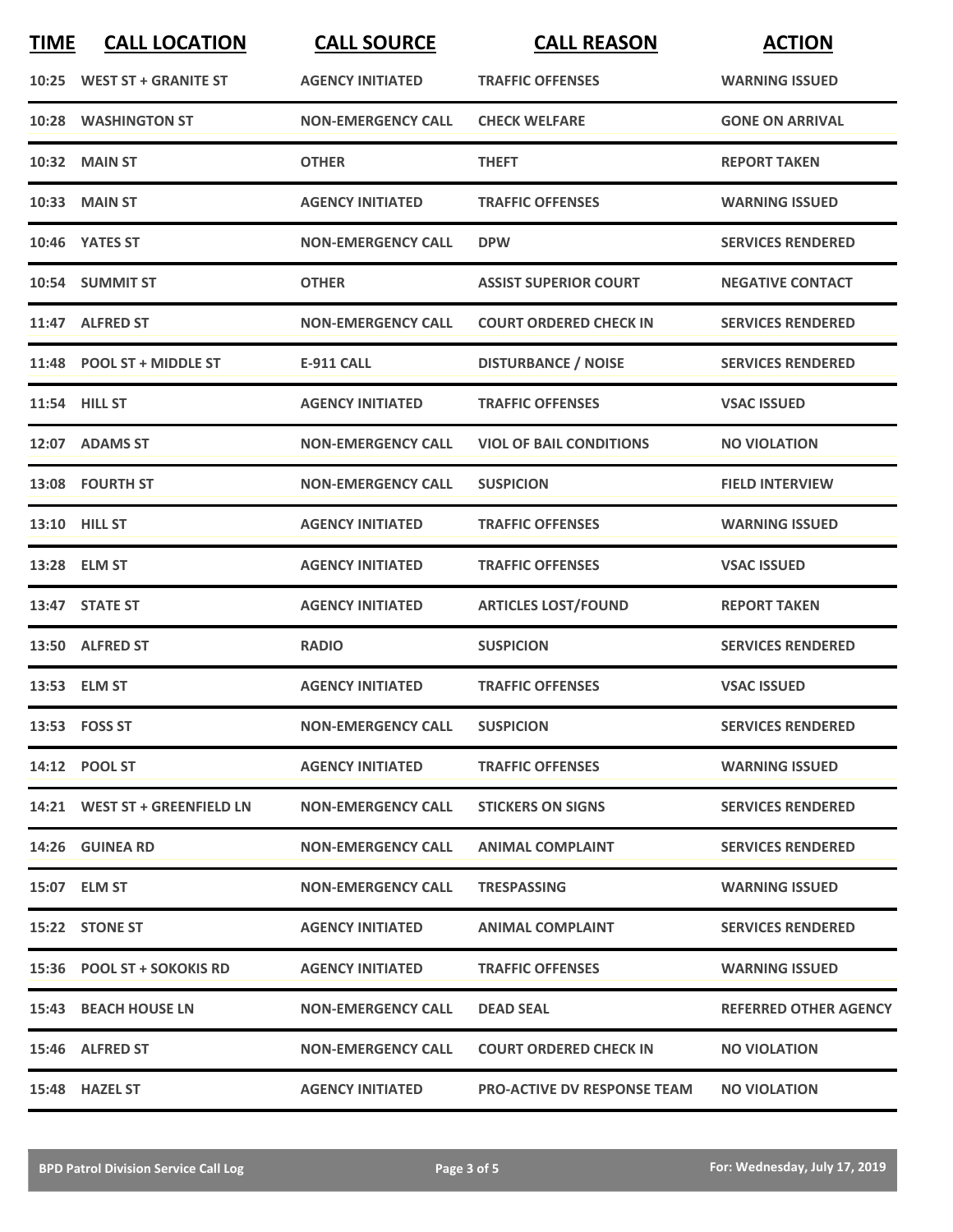| <b>TIME</b> | <b>CALL LOCATION</b>                                                                              | <b>CALL SOURCE</b>                                             | <b>CALL REASON</b>            | <b>ACTION</b>             |  |
|-------------|---------------------------------------------------------------------------------------------------|----------------------------------------------------------------|-------------------------------|---------------------------|--|
|             | 15:57 ALFRED ST                                                                                   | <b>WALK-IN AT STATION</b>                                      | <b>ANIMAL COMPLAINT</b>       | <b>SERVICES RENDERED</b>  |  |
|             | 16:09 ELM ST                                                                                      | <b>AGENCY INITIATED</b>                                        | <b>TRAFFIC OFFENSES</b>       | <b>WARNING ISSUED</b>     |  |
|             | 16:31 ELM ST                                                                                      | <b>RADIO</b>                                                   | <b>SHOPLIFTING</b>            | <b>ARREST(S) MADE</b>     |  |
|             | OFFENDER: JOHN EDWIN MCDONALD  AGE: 32  RESIDENT OF: SANFORD, ME<br><b>CHARGE: PROBATION HOLD</b> |                                                                |                               |                           |  |
|             |                                                                                                   | CHARGE: THEFT BY UNAUTHORIZED TAKING OR TRANSFER - SHOPLIFTING |                               |                           |  |
|             | 16:33 LINCOLN ST                                                                                  | <b>E-911 CALL</b>                                              | 911 MISUSE                    | <b>NO ACTION REQUIRED</b> |  |
|             | 16:35 ELM ST                                                                                      | <b>AGENCY INITIATED</b>                                        | <b>TRAFFIC OFFENSES</b>       | <b>WARNING ISSUED</b>     |  |
| 16:36       | <b>FRANKLIN ST</b>                                                                                | <b>NON-EMERGENCY CALL</b>                                      | <b>MOTOR VEHICLE THEFT</b>    | <b>NO ACTION REQUIRED</b> |  |
|             | 16:53 PRECOURT ST + ELM ST                                                                        | <b>AGENCY INITIATED</b>                                        | <b>TRAFFIC OFFENSES</b>       | <b>WARNING ISSUED</b>     |  |
|             | 16:57 GRAYSON ST                                                                                  | <b>NON-EMERGENCY CALL</b>                                      | <b>CHECK WELFARE</b>          | <b>SERVICES RENDERED</b>  |  |
|             | <b>16:58 FRANKLIN ST</b>                                                                          | <b>E-911 CALL</b>                                              | <b>SUSPICION</b>              | <b>REPORT TAKEN</b>       |  |
|             | 17:14 ELM ST                                                                                      | <b>AGENCY INITIATED</b>                                        | <b>TRAFFIC OFFENSES</b>       | <b>WARNING ISSUED</b>     |  |
|             | 17:31 GREEN ST                                                                                    | <b>NON-EMERGENCY CALL</b>                                      | <b>CIVIL COMPLAINT</b>        | <b>CIVIL COMPLAINT</b>    |  |
|             | 19:30 WEST ST                                                                                     | <b>NON-EMERGENCY CALL</b>                                      | <b>ARTICLES LOST/FOUND</b>    | <b>NO ACTION REQUIRED</b> |  |
| 19:35       | <b>ALFRED ST</b>                                                                                  | <b>AGENCY INITIATED</b>                                        | <b>DISABLED VEHICLE</b>       | <b>SERVICES RENDERED</b>  |  |
| 19:40       | <b>ADAMS ST</b>                                                                                   | <b>E-911 CALL</b>                                              | <b>FIGHTS</b>                 | <b>WARNING ISSUED</b>     |  |
|             | 19:45 AMHERST ST                                                                                  | <b>E-911 CALL</b>                                              | <b>MENTAL ILLNESS CASES</b>   | <b>SERVICES RENDERED</b>  |  |
|             | 20:03 ALFRED ST                                                                                   | <b>WALK-IN AT STATION</b>                                      | <b>COURT ORDERED CHECK IN</b> | <b>SERVICES RENDERED</b>  |  |
|             | 20:20 GREEN ST + BIRCH ST                                                                         | <b>E-911 CALL</b>                                              | 911 MISUSE                    | <b>NO ACTION REQUIRED</b> |  |
|             | 20:58 MARBLEHEAD LN                                                                               | <b>AGENCY INITIATED</b>                                        | <b>SUSPICIOUS VEHICLE</b>     | <b>SERVICES RENDERED</b>  |  |
|             | 21:06 SCHOOL ST                                                                                   | <b>NON-EMERGENCY CALL</b>                                      | <b>SUSPICION</b>              | <b>UNFOUNDED</b>          |  |
|             | 21:06 INDIAN RIDGE DR                                                                             | <b>E-911 CALL</b>                                              | 911 MISUSE                    | <b>NEGATIVE CONTACT</b>   |  |
|             | 21:18 HILLS BEACH RD                                                                              | <b>E-911 CALL</b>                                              | <b>SUSPICION</b>              | <b>UNFOUNDED</b>          |  |
|             | 21:25 ACORN ST                                                                                    | <b>E-911 CALL</b>                                              | 911 MISUSE                    | <b>SERVICES RENDERED</b>  |  |
|             | 22:24 WASHINGTON ST                                                                               | <b>NON-EMERGENCY CALL</b>                                      | <b>DRUNKENNESS</b>            | <b>GONE ON ARRIVAL</b>    |  |
|             | 22:26 MIDDLE ST                                                                                   | <b>NON-EMERGENCY CALL</b>                                      | <b>FIREWORKS COMPLAINT</b>    | <b>NO ACTION REQUIRED</b> |  |
|             | 22:26 MIDDLE ST                                                                                   | <b>NON-EMERGENCY CALL</b>                                      | <b>FIREWORKS COMPLAINT</b>    | <b>GONE ON ARRIVAL</b>    |  |